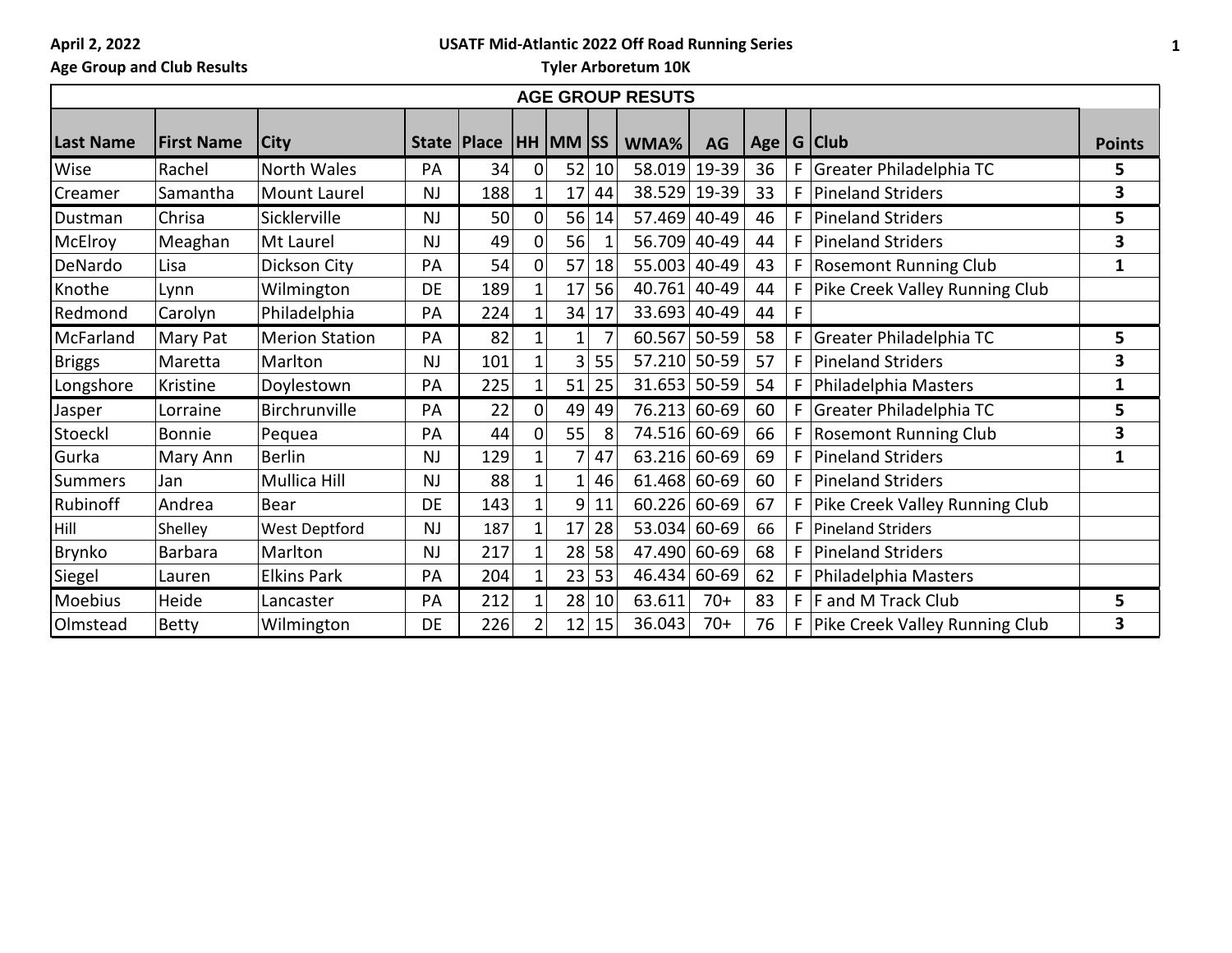# **Age Group and Club Results**

### **USATF Mid-Atlantic 2022 Off Road Running Series**

| <b>Last Name</b> | <b>First Name</b> | <b>City</b>          |           | State   Place  |          | <b>HH MM SS</b> |    | WMA%           | AG        | Age | $G$ Club                         | <b>Points</b> |
|------------------|-------------------|----------------------|-----------|----------------|----------|-----------------|----|----------------|-----------|-----|----------------------------------|---------------|
| Wiest            | <b>Brian</b>      | Wallingford          | PA        | $\overline{2}$ | 01       | 38              | 44 | 68.804         | $19-39$   | 35  | M Rosemont Running Club          | 5             |
| Waniak           | Stephen           | Mount Laurel         | <b>NJ</b> | 18             | 0        | 47              | 43 | 55.641 19-39   |           | 34  | M Pineland Striders              | 3             |
| Templin          | <b>Steve</b>      | Muncy                | PA        | 5              | 0        | 43              | 50 | 67.224         | 40-49     | 49  | M Rosemont Running Club          | 5             |
| Foster           | Kurt              | <b>Berlin</b>        | NJ        | 16             | 01       | 47              |    | $60.028$ 40-49 |           | 44  | M Pineland Striders              | 3             |
| Pino             | Justin            | Pitman               | <b>NJ</b> |                | 0        | 45              | 11 | 68.056 50-59   |           | 54  | M Rosemont Running Club          | 5             |
| Flanagan         | Michael           | Newtown Square       | PA        | 14             | 01       | 46              | 23 | 66.295         | $50 - 59$ | 54  | M Greater Philadelphia TC        | 3             |
| Provan           | Christopher       | Lansdale             | PA        | 91             |          | $\overline{2}$  | 37 | 49.987 50-59   |           | 56  | M AOC Ambler Track Club          | 1             |
| Painter          | Jeffrey           | Swarthmore           | PA        | 24             | 0        | 49              | 59 | 66.756         | 60-69     | 63  | M Pike Creek Valley Running Club | 5             |
| Simonetti        | <b>Nick</b>       | Perkasie             | PA        | 29             | 01       | 50              | 58 | 66.089         | 60-69     | 64  | M Greater Philadelphia TC        | 3             |
| Hatch            | Stanley           | Flourtown            | PA        | 20             | $\Omega$ | 49              | 14 | 65.911         | 60-69     | 60  | M Greater Philadelphia TC        | 1             |
| Steenkamer       | Thomas            | <b>Rising Sun</b>    | <b>MD</b> | 31             | οl       | 51              | 21 | 64.979         | 60-69     | 63  | M Pike Creek Valley Running Club |               |
| Rose             | William           | Hockessin            | <b>DE</b> | 36             | Ωl       | 52              | 26 | 63.636         | 60-69     | 63  | M Pike Creek Valley Running Club |               |
| Stenzel          | Robert            | Cherry Hill          | <b>NJ</b> | 69             | 01       | 58              | 43 | 57.934         | 60-69     | 65  | M Pineland Striders              |               |
| Pellechio        | Thomas            | Doylestown           | PA        | 80             |          | 0               | 57 | 56.358         | 60-69     | 66  | M Philadelphia Masters           |               |
| Hellman          | Jerry             | <b>Medford Lakes</b> | <b>NJ</b> | 134            |          | 8               | 37 | 51.057         | 60-69     | 68  | M Pineland Striders              |               |
| Roth             | Robert            | <b>Berlin</b>        | <b>NJ</b> | 136            |          | 8               | 43 | 49.018         | 60-69     | 64  | M Pineland Striders              |               |
| Wright           | Keith             | Palmyra              | NJ        | 148            |          | 9               | 51 | 48.222 60-69   |           | 64  | M Pineland Striders              |               |
| Frazza           | Mark              | Philadelphia         | PA        | 56             | 01       | 57              | 24 | 63.676         | $70+$     | 72  | M Rosemont Running Club          | 5             |
| Wise             | Thomas            | <b>North Wales</b>   | PA        | 126            |          |                 | 16 | 53.692         | $70+$     | 71  | M Greater Philadelphia TC        | 3             |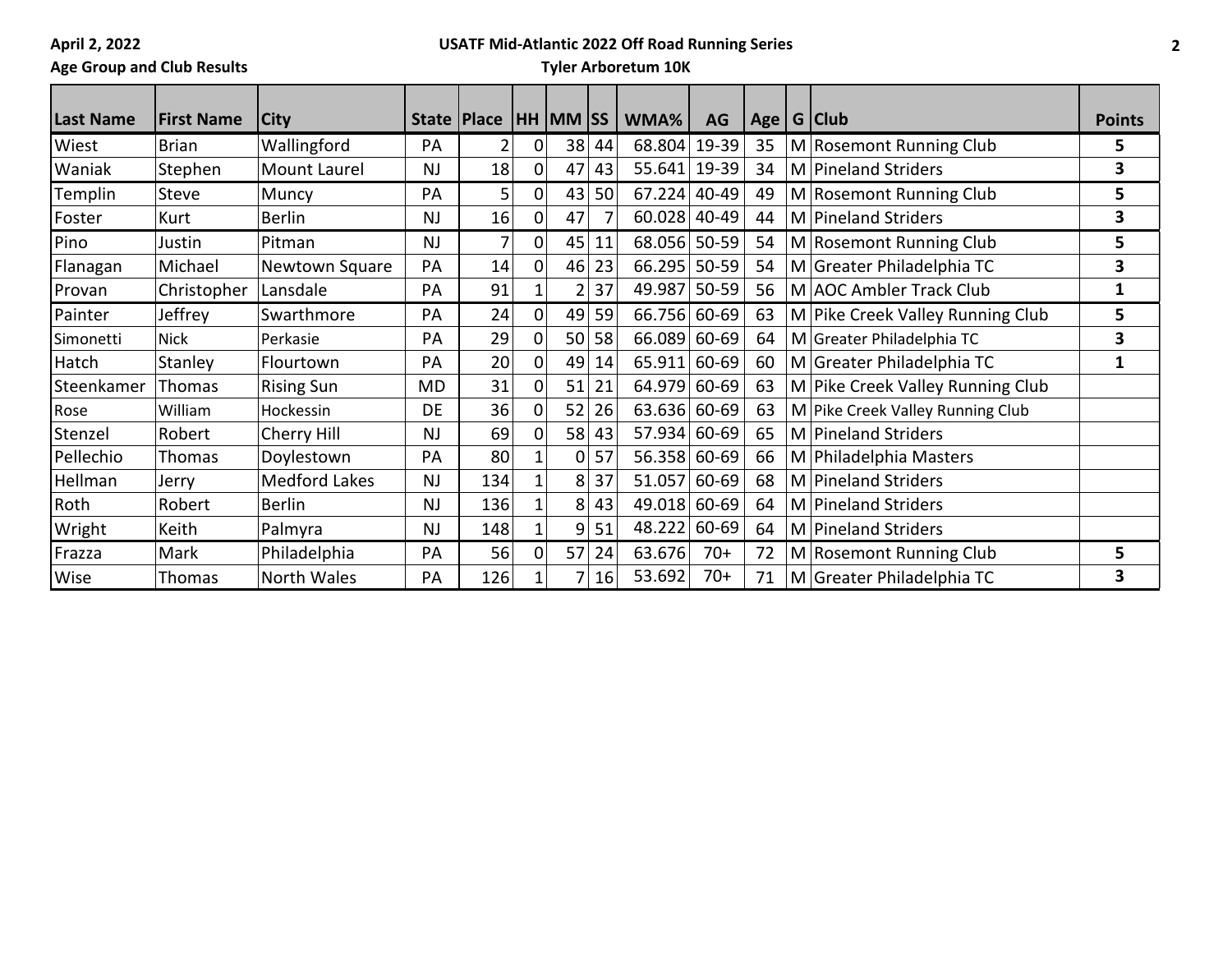### **USATF Mid-Atlantic 2022 Off Road Running Series**

# **Age Group and Club Results**

| <b>CLUB RESULTS</b> |                   |                       |               |     |          |                 |    |        |       |     |  |                                  |               |
|---------------------|-------------------|-----------------------|---------------|-----|----------|-----------------|----|--------|-------|-----|--|----------------------------------|---------------|
| <b>Last Name</b>    | <b>First Name</b> | <b>City</b>           | State   Place |     |          | <b>HH MM SS</b> |    | WMA%   | AG    | Age |  | G Club                           | <b>Points</b> |
| Provan              | Christopher       | Lansdale              | PA            | 91  |          | 2               | 37 | 49.987 | 50-59 | 56  |  | M AOC Ambler Track Club          | 49.987        |
| Moebius             | Heide             | Lancaster             | PA            | 212 |          | 28              | 10 | 63.611 | $70+$ | 83  |  | F  F and M Track Club            | 63.611        |
| Jasper              | Lorraine          | Birchrunville         | PA            | 22  | 0        | 49              | 49 | 76.213 | 60-69 | 60  |  | F Greater Philadelphia TC        |               |
| Flanagan            | Michael           | Newtown Square        | PA            | 14  | O        | 46              | 23 | 66.295 | 50-59 | 54  |  | M Greater Philadelphia TC        |               |
| Simonetti           | <b>Nick</b>       | Perkasie              | PA            | 29  | 0        | 50              | 58 | 66.089 | 60-69 | 64  |  | M Greater Philadelphia TC        |               |
| Hatch               | Stanley           | Flourtown             | PA            | 20  | $\Omega$ | 49              | 14 | 65.911 | 60-69 | 60  |  | M Greater Philadelphia TC        |               |
| McFarland           | Mary Pat          | <b>Merion Station</b> | PA            | 82  |          | 1               |    | 60.567 | 50-59 | 58  |  | F Greater Philadelphia TC        | 335.075       |
| Wise                | Rachel            | North Wales           | PA            | 34  | O        | 52              | 10 | 58.019 | 19-39 | 36  |  | F Greater Philadelphia TC        |               |
| Wise                | Thomas            | North Wales           | PA            | 126 |          | 7               | 16 | 53.692 | $70+$ | 71  |  | M Greater Philadelphia TC        |               |
| Pellechio           | Thomas            | Doylestown            | PA            | 80  |          | 0               | 57 | 56.358 | 60-69 | 66  |  | M Philadelphia Masters           |               |
| Siegel              | Lauren            | <b>Elkins Park</b>    | PA            | 204 |          | 23              | 53 | 46.434 | 60-69 | 62  |  | F   Philadelphia Masters         |               |
| Longshore           | Kristine          | Doylestown            | PA            | 225 |          | 51              | 25 | 31.653 | 50-59 | 54  |  | F   Philadelphia Masters         | 134.444       |
| Painter             | Jeffrey           | Swarthmore            | PA            | 24  | $\Omega$ | 49              | 59 | 66.756 | 60-69 | 63  |  | M Pike Creek Valley Running Club |               |
| Steenkamer          | Thomas            | <b>Rising Sun</b>     | MD            | 31  | $\Omega$ | 51              | 21 | 64.979 | 60-69 | 63  |  | M Pike Creek Valley Running Club |               |
| Rose                | William           | Hockessin             | DE            | 36  | 0        | 52              | 26 | 63.636 | 60-69 | 63  |  | M Pike Creek Valley Running Club |               |
| Rubinoff            | Andrea            | Bear                  | DE            | 143 |          | 9               | 11 | 60.226 | 60-69 | 67  |  | F Pike Creek Valley Running Club |               |
| Knothe              | Lynn              | Wilmington            | DE            | 189 |          | 17              | 56 | 40.761 | 40-49 | 44  |  | F Pike Creek Valley Running Club | 296.359       |
| Olmstead            | Betty             | Wilmington            | DE            | 226 |          | 12              | 15 | 36.043 | $70+$ | 76  |  | F Pike Creek Valley Running Club |               |